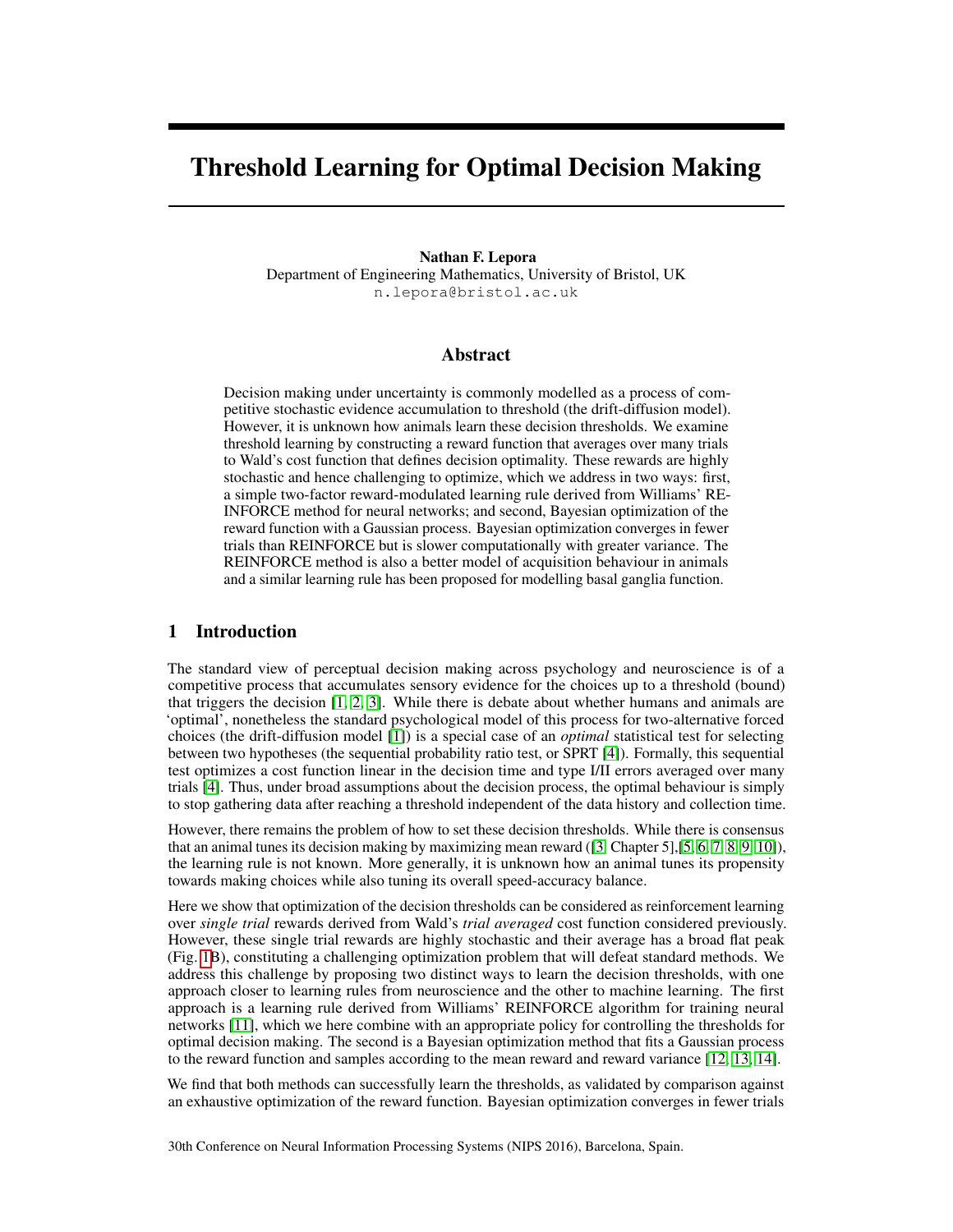

Figure 1: (A) Drift-diffusion model, representing a noisy stochastic accumulation until reaching a threshold when the decision is made. The optimal threshold maximizes the mean reward (equation 5). (B) Sampled rewards over 1000 trials with equal thresholds  $\theta_0 = \theta_1$  (dotted markers); the average reward function is estimated from Gaussian process regression (red curve). Optimizing the thresholds is a challenging problem, particularly when the two thresholds are not equal.

 $(\sim 10^2)$  than REINFORCE ( $\sim 10^3$ ) but is 100-times more computationally expensive with about triple the variance in the threshold estimates. Initial validation is with one decision threshold, corresponding to equal costs of type I/II errors. The methods scale well to two thresholds (unequal costs), and we use REINFORCE to map the full decision performance over both costs. Finally, we compare both methods with experimental two-alternative forced choice data, and find that REINFORCE gives a better account of the acquisition (learning) phase, such as converging over a similar number of trials.

## 2 Background to the drift-diffusion model and SPRT

The drift-diffusion model (DDM) of Ratcliff and colleagues is a standard approach for modeling the results of two-alternative forced choice (2AFC) experiments in psychophysics [1, 15]. A decision variable  $z(t)$  represents the sensory evidence accumulated to time t from a starting bias  $z(0) = z_0$ . Discretizing time in uniform steps (assumed integer without losing generality), the update equation is

$$
z(t+1) = z(t) + \Delta z, \qquad \Delta z \sim N(\mu, \sigma^2), \tag{1}
$$

where  $\Delta z$  is the increment of sensory evidence at time t, which is conventionally assumed drawn from a normal distribution  $N(\mu, \sigma^2)$  of mean  $\mu$  and variance  $\sigma^2$ . The decision criterion is that the accumulated evidence crosses one of two decision thresholds, assumed at  $-\theta_0 < 0 < \theta_1$ .

Wald's sequential probability ratio test (SPRT) optimally determines whether one of two hypotheses  $H_0$ ,  $H_1$  is supported by gathering samples  $x(t)$  until a confident decision can be made [4]. It is optimal in that it minimizes the average sample size among all sequential tests to the same error probabilities. The SPRT can be derived from applying Bayes' rule recursively to sampled data, from when the log posterior ratio log PR(t) passes one of two decision thresholds  $-\theta_0 < 0 < \theta_1$ :

$$
\log \mathrm{PR}(t+1) = \log \mathrm{PR}(t) + \log \mathrm{LR}(t), \ \ \mathrm{PR}(t) = \frac{p(H_1|x(t))}{p(H_0|x(t))}, \ \ \mathrm{LR}(t) = \frac{p(x(t)|H_1)}{p(x(t)|H_0)}, \tag{2}
$$

beginning from priors at time zero:  $\text{PR}(0) = p(H_1)/p(H_0)$ . The right-hand side of equation (2) can also be written as a log likelihood ratio log  $LR(t)$  summed over time t (by iterative substitution).

The DDM is recognized as a special case of SPRT by setting the likelihoods as two equi-variant Gaussians  $N(\mu_1, \sigma)$ ,  $N(\mu_0, \sigma)$ , so that

$$
\log \frac{p(x|H_1)}{p(x|H_0)} = \log \frac{e^{-(x-\mu_1)^2/2\sigma^2}}{e^{-(x-\mu_0)^2/2\sigma^2}} = \frac{\Delta \mu}{\sigma^2} x + d, \qquad \Delta \mu = \mu_1 - \mu_0, \ d = \frac{\mu_0^2 - \mu_1^2}{2\sigma^2}.
$$
 (3)

The integrated evidence  $z(t)$  in (1) then coincides with the log posterior ratio in (2) and the increments  $\Delta z$  with the log likelihood ratio in (2).

## 3 Methods to optimize the decision threshold

#### 3.1 Reinforcement learning for optimal decision making

A general statement of decision optimality can be made in terms of minimizing the Bayes risk [4]. This cost function is linear in the type I and II error probabilities  $\alpha_1 = P(H_1|H_0) = \mathbb{E}_1(e)$  and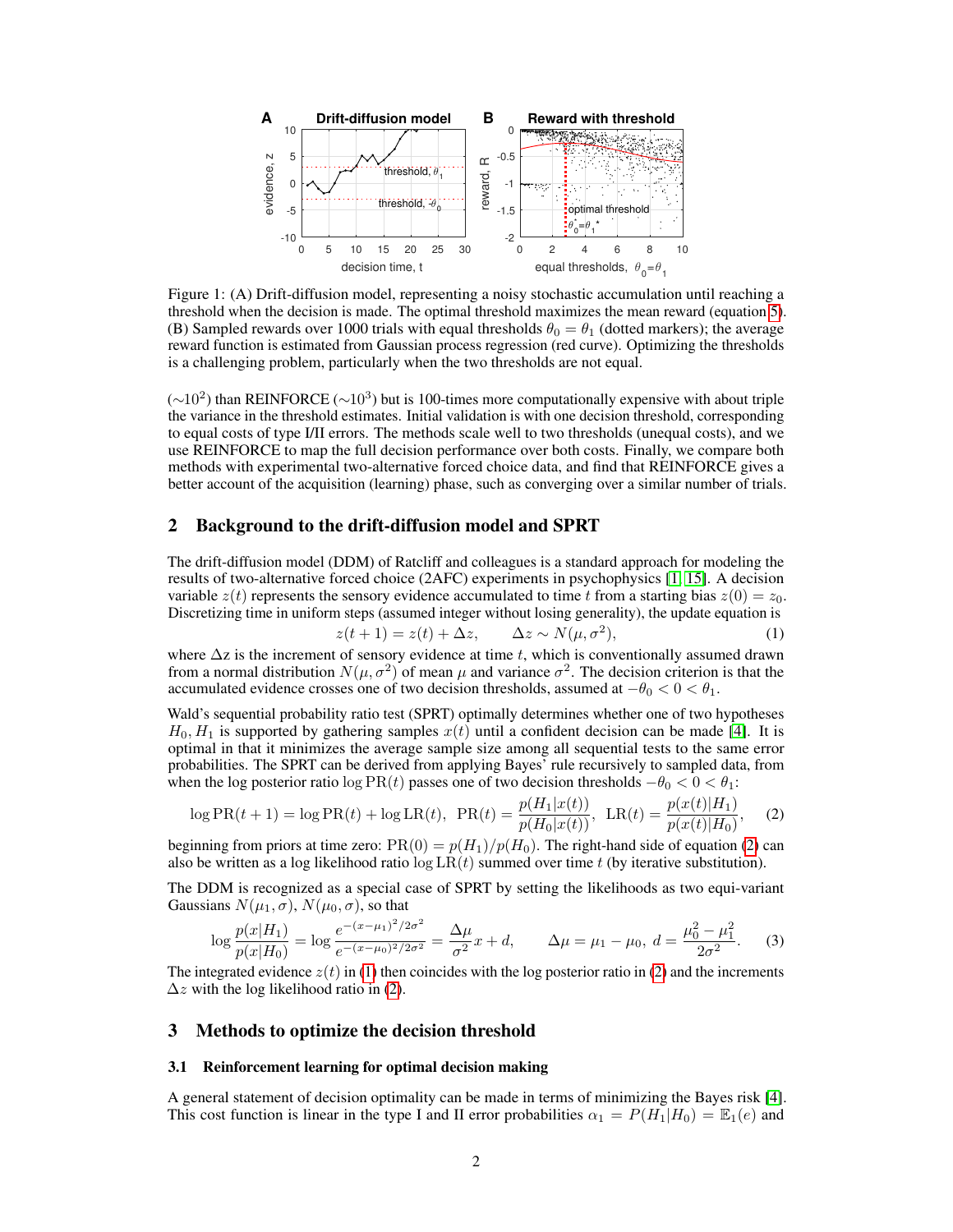$\alpha_0 = P(H_0|H_1) = \mathbb{E}_0(e)$ , where the decision error  $e = \{0, 1\}$  for correct/incorrect trials, and is also linear in the expected stopping times for each decision outcome  $<sup>1</sup>$ </sup>

$$
C_{\text{risk}} := \frac{1}{2}(W_0 \alpha_0 + c \mathbb{E}_0[T]) + \frac{1}{2}(W_1 \alpha_1 + c \mathbb{E}_1[T]),\tag{4}
$$

with type I/II error costs  $W_0, W_1 > 0$  and cost of time c. That the Bayes risk  $C_{\text{risk}}$  has a unique minimum follows from the error probabilities  $\alpha_0$ ,  $\alpha_1$  monotonically decreasing and the expected stopping times  $\mathbb{E}_0[T], \mathbb{E}_1[T]$  monotonically increasing with increasing threshold  $\theta_0$  or  $\theta_1$ . For each pair  $(W_0/c, W_1/c)$ , there is thus a unique threshold pair  $(\theta_0^*, \theta_1^*)$  that minimizes  $C_{\text{risk}}$ .

We introduce reward into the formalism by supposing that an application of the SPRT with thresholds  $(\theta_0, \theta_1)$  has a penalty proportional to the stopping time T and decision outcome

$$
R = \begin{cases} -W_0 - cT, & \text{incorrect decision of hypothesis } H_0 \\ -W_1 - cT, & \text{incorrect decision of hypothesis } H_1 \\ -cT, & \text{correct decision of hypothesis } H_0 \text{ or } H_1. \end{cases}
$$
(5)

Over many decision trials, the average reward is thus  $\langle R \rangle = -C_{\text{risk}}$ , the negative of the Bayes risk.

Reinforcement learning can then be used to find the optimal thresholds to maximize reward and thus optimize the Bayes risk. Over many trials  $n = 1, 2, \ldots, N$  with reward  $R(n)$ , the problem is to estimate these optimal thresholds  $(\theta_0^*, \theta_1^*)$  while maintaining minimal regret: the difference between the reward sum of the optimal decision policy and the sum of the collected rewards

$$
\rho(N) = -NC_{\text{risk}}(\theta_0^*, \theta_1^*) - \sum_{n=1}^N R(n). \tag{6}
$$

This is recognized as a multi-armed bandit problem with a continuous two-dimensional action space parametrized by the threshold pairs  $(\theta_0, \theta_1)$ .

The optimization problem of finding the thresholds that maximize mean reward is highly challenging because of the stochastic decision times and errors. Standard approaches such as gradient ascent fail and even state-of-the-art approaches such as cross-entropy or natural evolution strategies are ineffective. A successful approach must combine reward averaging with learning (in a more sophisticated way than batch-averaging or filtering). We now consider two distinct approaches for this.

## 3.2 REINFORCE method

The first approach to optimize the decision threshold is a standard 2-factor learning rule derived from Williams' REINFORCE algorithm for training neural networks [11], but modified to the novel application of continuous bandits. From a modern perspective, the REINFORCE algorithm is seen as an example of a policy gradient method [16, 17]. These are well-suited to reinforcement learning with continuous action spaces, because they use gradient descent to optimize continuously parameterized policies with respect to cumulative reward.

We consider the decision thresholds  $(\theta_0, \theta_1)$  to parametrize actions that correspond to making a single decision with those thresholds. Here we use a policy that expresses the threshold as a linear combination of binary unit outputs, with fixed coefficients specifying the contribution of each unit

$$
\theta_0 = \sum_{j=1}^{n_s} s_j y_j, \qquad \theta_1 = \sum_{j=n_s+1}^{2n_s} s_j y_j.
$$
 (7)

Exponential coefficients were found to work well (equivalent to binary encoding), scaled to give a range of thresholds from zero to  $\theta_{\text{max}}$ :

$$
s_j = s_{n_s + j} = \frac{(1/2)^j}{1 - (1/2)^{n_s}} \theta_{\text{max}},
$$
\n(8)

where here we use  $n_s = 10$  units per threshold with maximum threshold  $\theta_{\text{max}} = 10$ . The benefit of this policy (7,8) is that the learning rule can be expressed in terms of the binary unit outputs  $y_j = \{0, 1\}$ , which are the variables considered in the REINFORCE learning rule [11].

Following Williams, the policy choosing the threshold on a trial is stochastic by virtue of the binary unit outputs  $y_i = \{0, 1\}$  being distributed according to a logistic function of weights  $w_i$ , such that

$$
y_j \sim p(y_j|w_j) = f(w_j)y_j + (1 - f(w_j))(1 - y_j), \quad f(w_j) = \frac{1}{1 + e^{-w_j}}.
$$
\n(9)

<sup>&</sup>lt;sup>1</sup>The full expression has prior probabilities for the frequency of each outcome, which are here assumed equal.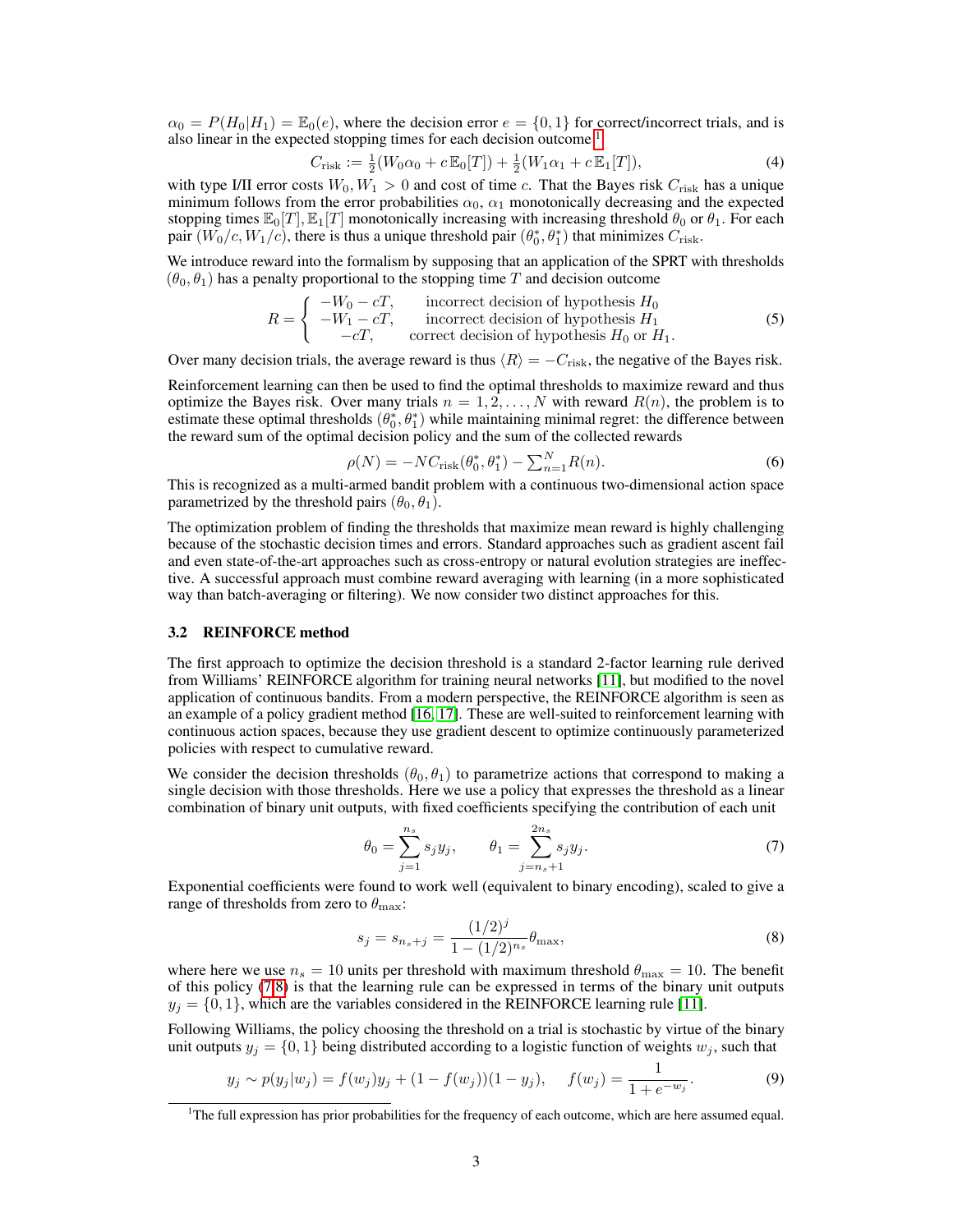The REINFORCE learning rule for these weights is determined by the reward  $R(n)$  on trial n

$$
\Delta w_j = \beta \left[ y_j(t) - f(w_j) \right] R(n),\tag{10}
$$

with learning rate  $\beta$  (here generally taken as 0.1). An improvement to the learning rule can be made with reinforcement comparison, with a reference reward  $R(n) = \gamma R(n) + (1 - \gamma)R(n - 1)$ subtracted from  $R(n)$ ; a value  $\gamma = 0.5$  was found to be effective, and is used in all simulations using the REINFORCE rule in this paper.

The power of the REINFORCE learning rule is that the weight change is equal to the gradient of the expected return  $J(\mathbf{w}) = \mathbb{E}[R_{\{\theta\}}]$  over all possible threshold sequences  $\{\theta\}$ . Thus, a single-trial learning rule performs like stochastic gradient ascent averaged over many trials. Note also that the neural network input  $x_i$  of the original formalism [11] is here set to  $x_1 = 1$ , but a non-trivial input could be used to aid learning recall and generalization (see discussion). Overall, the learning follows a reward-modulated two-factor rule that recruits units distributed according to an exponential size principle, and thus resembles models of biological motor learning.

#### 3.3 Bayesian optimization method

The second approach is to use Bayesian optimization to find the optimal thresholds from iteratively building a probabilistic model of the reward function that is used to guide future sampling [12, 13, 14]. Bayesian optimization typically uses a Gaussian process model, which provides a nonlinear regression model both of the mean reward and the reward variance with decision threshold. This model can then be used to guide future threshold choice via maximising an acquisition function of these quantities.

The basic algorithm for Bayesian optimization is as follows:

| <b>Algorithm</b> Bayesian optimization applied to optimal decision making                                                                                                                                                                                                  |
|----------------------------------------------------------------------------------------------------------------------------------------------------------------------------------------------------------------------------------------------------------------------------|
| for $n=1$ to N do                                                                                                                                                                                                                                                          |
| New thresholds from optimizing acquisition function $(\theta_0, \theta_1)_n = \argmax \alpha(\theta_0, \theta_1; \mathcal{D}_{n-1})$<br>$(\theta_0,\theta_1)$                                                                                                              |
| Make the decision with thresholds $(\theta_0, \theta_1)_n$ to find reward $R(n)$<br>Augment data by including new samples $\mathcal{D}_n = (\mathcal{D}_{n-1}; (\theta_0, \theta_1)_n, R(n))$<br>Update the statistical (Gaussian process) model of the rewards<br>end for |
|                                                                                                                                                                                                                                                                            |

Following other work on Bayesian optimization, we model the reward dependence on the decision thresholds with a Gaussian process

$$
R(\theta_0, \theta_1) \sim \mathcal{GP}[m(\theta_0, \theta_1), k(\theta_0, \theta_1; \theta'_0, \theta'_1)],
$$
\n(11)

with mean  $m(\theta_0, \theta_1) = \mathbb{E}[R(\theta_0, \theta_1)]$  and covariance modelled by a squared-exponential function

$$
k(\theta_0, \theta_1; \theta'_0, \theta'_1) = \sigma_f^2 \exp\left(-\frac{\lambda}{2}||(\theta_0, \theta_1) - (\theta'_0, \theta'_1)||^2\right).
$$
 (12)

The fitting of the hyperparameters  $\sigma_f^2$ ,  $\lambda$  used standard methods [18] (GPML toolbox and a quasi-Newton optimizer in MATLAB). In principle, the two thresholds could each have distinct hyperparameters, but we use one to maintain the symmetry  $\theta_0 \leftrightarrow \theta_1$  of the decision problem.

The choice of decision thresholds is viewed as a sampling problem, and represented by maximizing an acquisition function of the decision thresholds that trades off exploration and exploitation. Here we use the probability of improvement, which guides the sampling towards regions of high uncertainty and reward by maximizing the chance of improving the present best estimate:

$$
(\theta_0, \theta_1)_n = \underset{(\theta_0, \theta_1)}{\operatorname{argmax}} \alpha(\theta_0, \theta_1), \qquad \alpha(\theta_0, \theta_1) = \Phi\left(\frac{m(\theta_0, \theta_1) - R(\theta_0^*, \theta_1^*)}{k(\theta_0, \theta_1; \theta_0, \theta_1)}\right), \tag{13}
$$

where  $(\theta_0^*, \theta_1^*)$  are the threshold estimates that have given the greatest reward and  $\Phi$  is the normal cumulative distribution function. Usually one would include a noise parameter for exploration, but because the decision making is stochastic we use the noise from that process instead.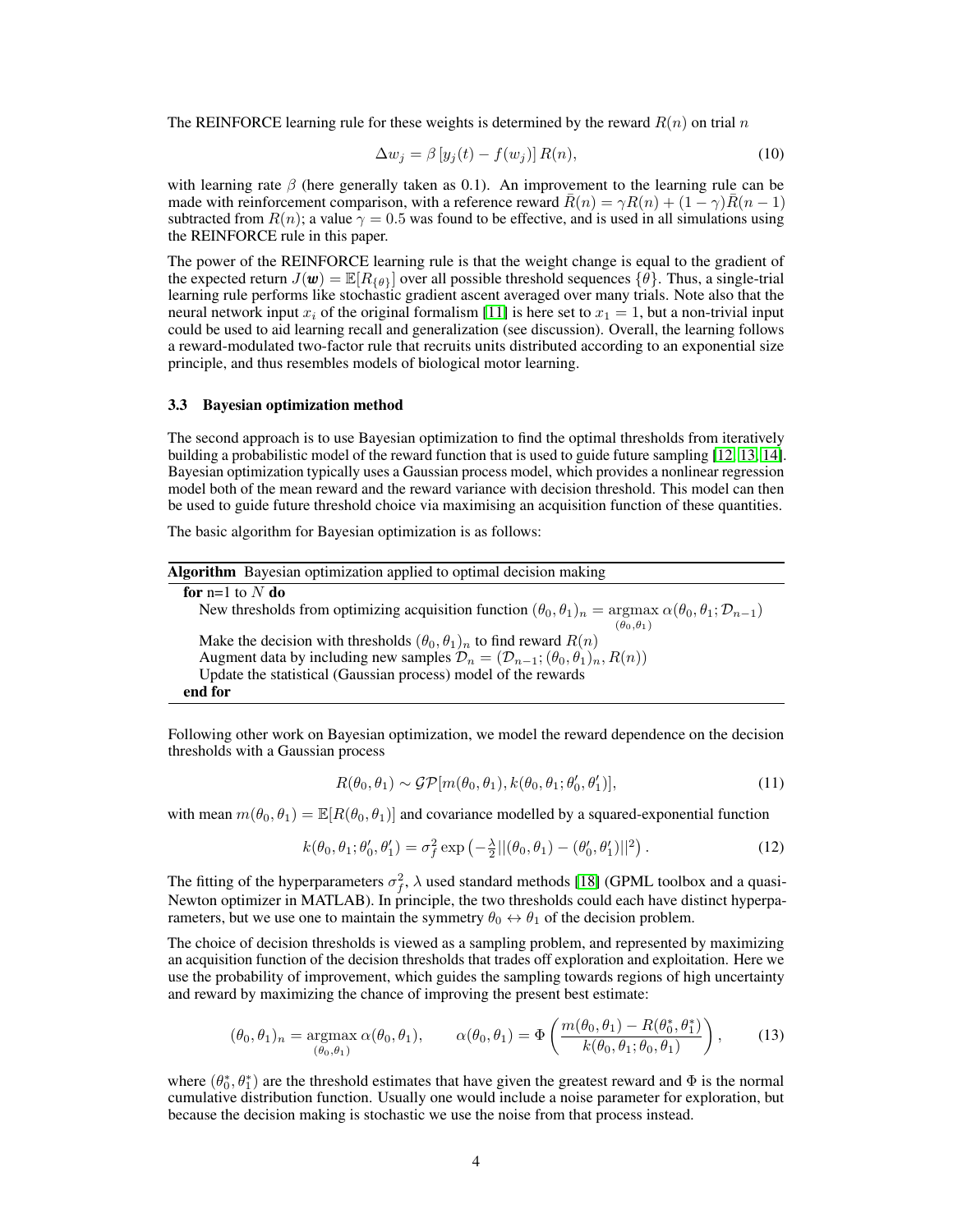

Figure 2: REINFORCE learning (exponential coefficients) of the two decision thresholds over a single learning episode. Decision costs  $c = 0.05$ ,  $W_0 = 0.1$  and  $W_1 = 1$ . Plots are smoothed over 50 trials. The red curve is the average accuracy by trial number (fitted to a cumulative Weibull function). Optimal values (from exhaustive optimization) are shown as dashed lines.



Figure 3: Bayesian optimization of the two decision thresholds over a single learning episode. Other details are the same as in Fig. 2, other than only 500 trials were used with smoothing over 20 trials.

## 4 Results

## 4.1 Single learning episode

The learning problem is to find the pair of optimal decision thresholds  $(\theta_0^*, \theta_1^*)$  that maximize the reward function (5), which is a linear combination of penalties for delays and type I and II errors. The reward function has two free parameters that affect the optimal thresholds: the costs  $W_0/c$  and  $W_1/c$  of making type I and II errors relative to time. The methods apply generally, although for concreteness we consider a drift-diffusion model equivalent to the SPRT with distribution means  $\mu_0 = -\mu_1 = 1/3$  and standard deviation  $\sigma = 1$ .

Both the REINFORCE method and Bayesian optimization can converge to approximations of the optimal decision thresholds, as shown in Figures 2D,3D above for a typical learning episode. The decision error  $e$ , decision time T and reward R are all highly variable from the stochastic nature of the evidence, although displayed plots have their variance reduced by smoothing over 50 trials (to help interpret the results). There is a gradual convergence towards near optimal decision performance.

Clearly the main difference between the REINFORCE method and the Bayesian optimization method is the speed of convergence to the decision thresholds (*c.f.* Figures 2D *vs* 3D). REINFORCE gradually converges over ∼5000 trials whereas Bayesian optimization converges in  $\leq 500$  trials. However, there are other differences between the two methods that are only revealed for multiple learning episodes, which act to balance the pros and cons across the two methods.

## 4.2 Multiple learning episodes: one decision threshold

For validation purposes, we reduce the learning problem to the simpler case where there is only one decision threshold  $\theta_0 = \theta_1$ , by setting costs equal for type I and II errors  $W_0/c = W_1/c$  so that the error probabilities are equal  $\alpha_0 = \alpha_1$ . This will allow us to compare the two methods in a representative scenario that is simpler to visualize and can be validated against an exhaustive optimization of the reward function (which takes too long to calculate for two thresholds).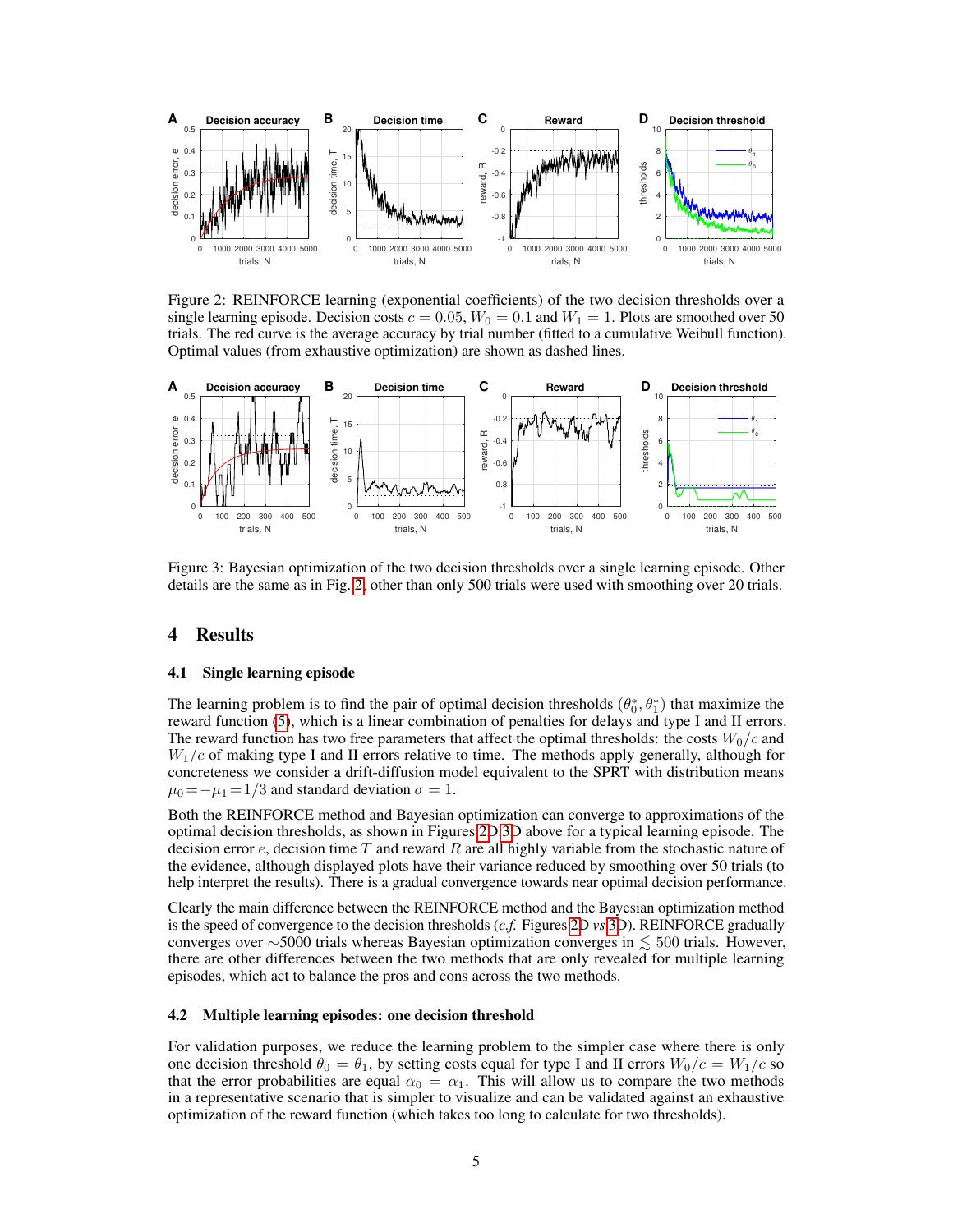

Figure 4: REINFORCE learning of one decision threshold (for equal thresholds  $\theta_1 = \theta_0$ ) over 200 learning episodes with costs  $c/W_1 = c/W_0$  sampled uniformly from [0, 0.1]. Results are after 5000 learning trials (averaged over 100 trials). The mean and standard deviation of these results (red line and shaded region) are compared with an exhaustive optimization over  $10^6$  episodes (blue curves).



Figure 5: Bayesian optimization of one decision threshold (for equal thresholds  $\theta_1 = \theta_0$ ) over 200 learning episodes with costs  $c/W_1 = c/W_0$  sampled uniformly from [0, 0.1]. Results are after 500 learning trials (averaged over 100 trials). The mean and standard deviation of these results (red line and shaded region) are compared with an exhaustive optimization over  $10^6$  episodes (blue curves).

We consider REINFORCE over 5000 trials and Bayesian optimization over 500 trials, which are sufficient for convergence (Figures 2,3). Costs were considered over a range  $W/c > 10$  via random uniform sampling of  $c/W$  over the range [0, 0.1]. Mean decision errors e, decision times T, rewards and thresholds are averaged over the final 50 trials, combining the results for both choices.

Both the REINFORCE and Bayesian optimization methods estimate near-optimal decision thresholds for all considered cost parameters (Figures 4,5; red curves) as verified from comparison with an exhaustive search of the reward function (blue curves) over  $10<sup>6</sup>$  decision trials (randomly sampling the threshold range to estimate an average reward function, as in Fig 1B). In both cases, the exhaustive search lies within one standard deviation of the decision threshold from the two learning methods.

There are, however, differences in performance between the two methods. Firstly, the variance of the threshold estimates is greater for Bayesian optimization than for REINFORCE (*c.f.* Figures 4D vs 5D). The variance of the decision thresholds feeds through into larger variances for the decision error, time and reward. Secondly, although Bayesian optimization converges in fewer trials (500 *vs* 5000), it comes at the expense of greater computational cost of the algorithm (Table 1).

The above results were checked for robustness across reasonable ranges of the various metaparameters for each learning method. For REINFORCE, the results were not appreciably affected by having any learning rate  $\beta$  within the range 0.1-1; similarly, increasing the unit number n did not affect the threshold variances, but scales the computation time.

#### 4.3 Multiple learning episodes: two decision thresholds

We now consider the learning problem with two decision thresholds  $(\theta_0, \theta_1)$  that optimize the reward function 5 with differing  $W_0/c$  and  $W_1/c$  values. We saw above that REINFORCE produces the more accurate estimates relative to the computational cost, so we concentrate on that method only.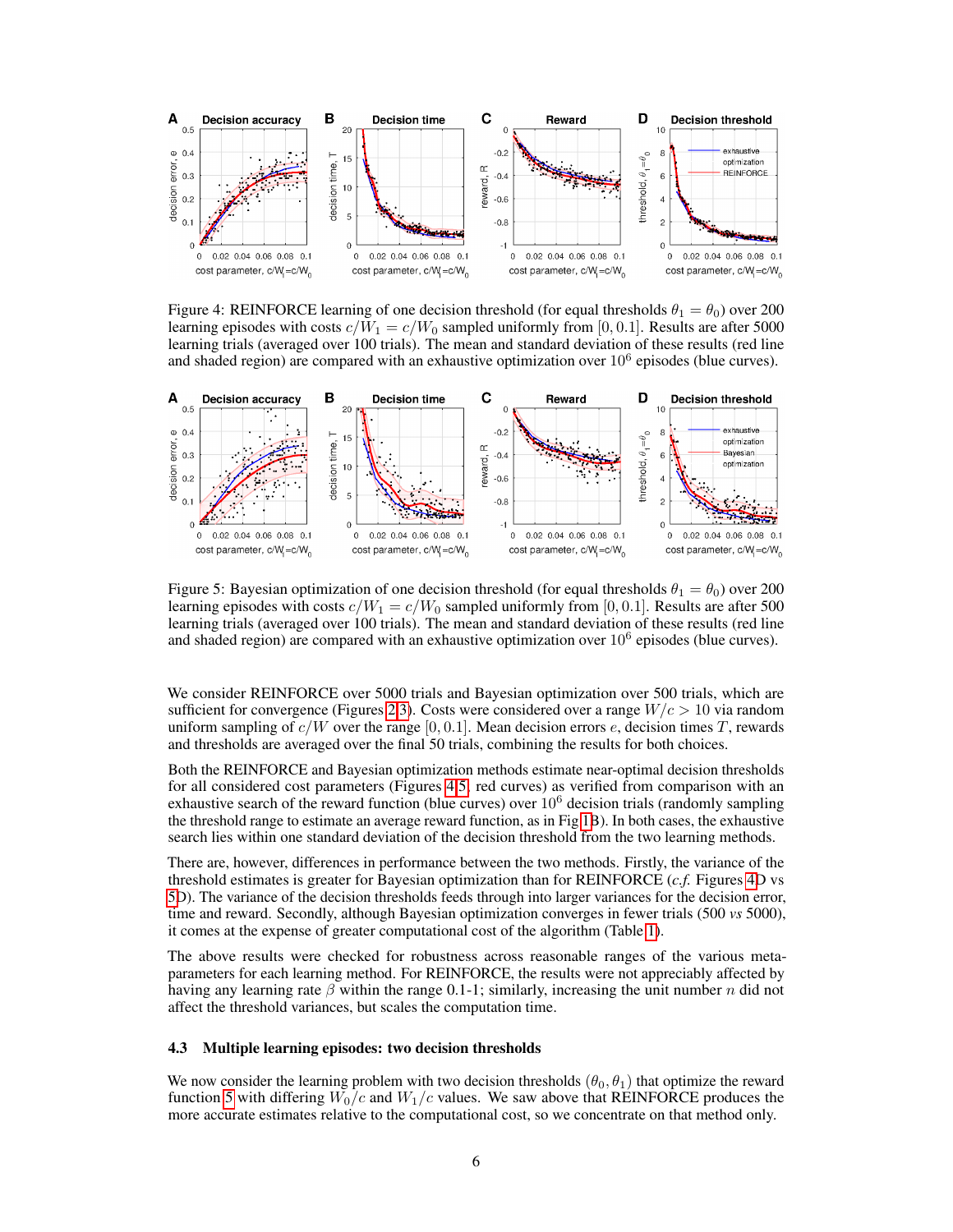

Figure 6: Reinforcement learning of two decision thresholds. Method same as Figure 4 except that 200<sup>2</sup> learning episodes are considered with costs  $(c/W_0, c/W_1)$  sampled from  $[0, 0.1] \times [0, 0.1]$ . The threshold  $\theta_0$  results are just reflections of those for  $\theta_1$  in the axis  $c/W_0 \leftrightarrow c/W_1$  and thus not shown.

Table 1: Comparison of threshold learning methods. Results for one decision threshold, averaging over the data in Figures 4,5. (Benchmarked on an i7 2.7GHz CPU.)

|                                      | <b>REINFORCE</b><br>method        | <b>Bavesian</b><br>optimization | <b>Exhaustive</b><br>optimization |
|--------------------------------------|-----------------------------------|---------------------------------|-----------------------------------|
| computation time                     | $0.5$ sec $(5000 \text{ trials})$ | $50 \text{ sec}$ (500 trials)   | 44 sec $(10^6 \text{ trials})$    |
| computation time/trial               | $0.1$ msec/trial                  | 100 msec/trial                  | $0.04$ msec/trial                 |
| uncertainty, $\Delta\theta$ (1 s.d.) | 0.23                              | 0.75                            | 0.01                              |

The REINFORCE method can find the two decision thresholds (Figure 6), as demonstrated by estimating the thresholds over  $200^2$  instances of the reward function with  $(c/W_0, c/W_1)$  sampled uniformly from  $[0, 0.1] \times [0, 0.1]$ . Because of the high compute time, we cannot compare the results to those from an exhaustive search, apart from that the plot diagonals  $(W_0/c = W_1/c)$  reduce to the single threshold results which matched an exhaustive optimization (Figure 4).

Figure 6 is of general interest because it maps the drift-diffusion model (SPRT) decision performance over a main portion of its parameter space. Results for the two decision thresholds  $(\theta_0, \theta_1)$  are reflections of each other about  $W_0 \leftrightarrow W_1$ , while the decision error, time and reward are reflection symmetric (consistent with these symmetries of the decision problem). All quantities depend on both weight parameters  $(W_0/c, W_1/c)$  in a smooth but non-trivial manner. To our knowledge, this is the first time the full decision performance has been mapped.

#### 4.4 Comparison with animal learning

The relation between reward and decision optimality is directly relevant to the psychophysics of two alternative forced choice tasks in the tradeoff between decision accuracy and speed [3]. Multiple studies support that the decision threshold is set to maximize reward [7, 8, 9]. However, the mechanism by which subjects learn the optimal thresholds has not been addressed. Our two learning methods are candidate mechanisms, and thus should be compared with experiment.

We have found a couple of studies showing data over the acquisition phase of two-alternative forced choice behavioural experiments: one for rodent whisker vibrotactile discrimination [19, Figure 4] and the other for bat echoacoustic discrimination [20]. Studies detailing the acquisition phase are rare compared to those of the proficient phase, even though they are a necessary component of all such behavioural experiments (and successful studies rest on having a well-designed acquisition phase).

In both behavioural studies, the animals acquired proficient decision performance after 5000-10000 trials: in rodent, this was after 25-50 sessions of ∼200 trials [19, Figure 4]; and in bat, after about 6000 trials for naive animals [20, Figure 4]. The typical progress of learning was to begin with random choices (mean decision error  $e = 0.5$ ) and then gradually converge on the appropriate balance of decision time *vs* accuracy. There was considerable variance in final performance across different animals (in rodent, mean decision errors were  $e \sim 0.05$ -0.15).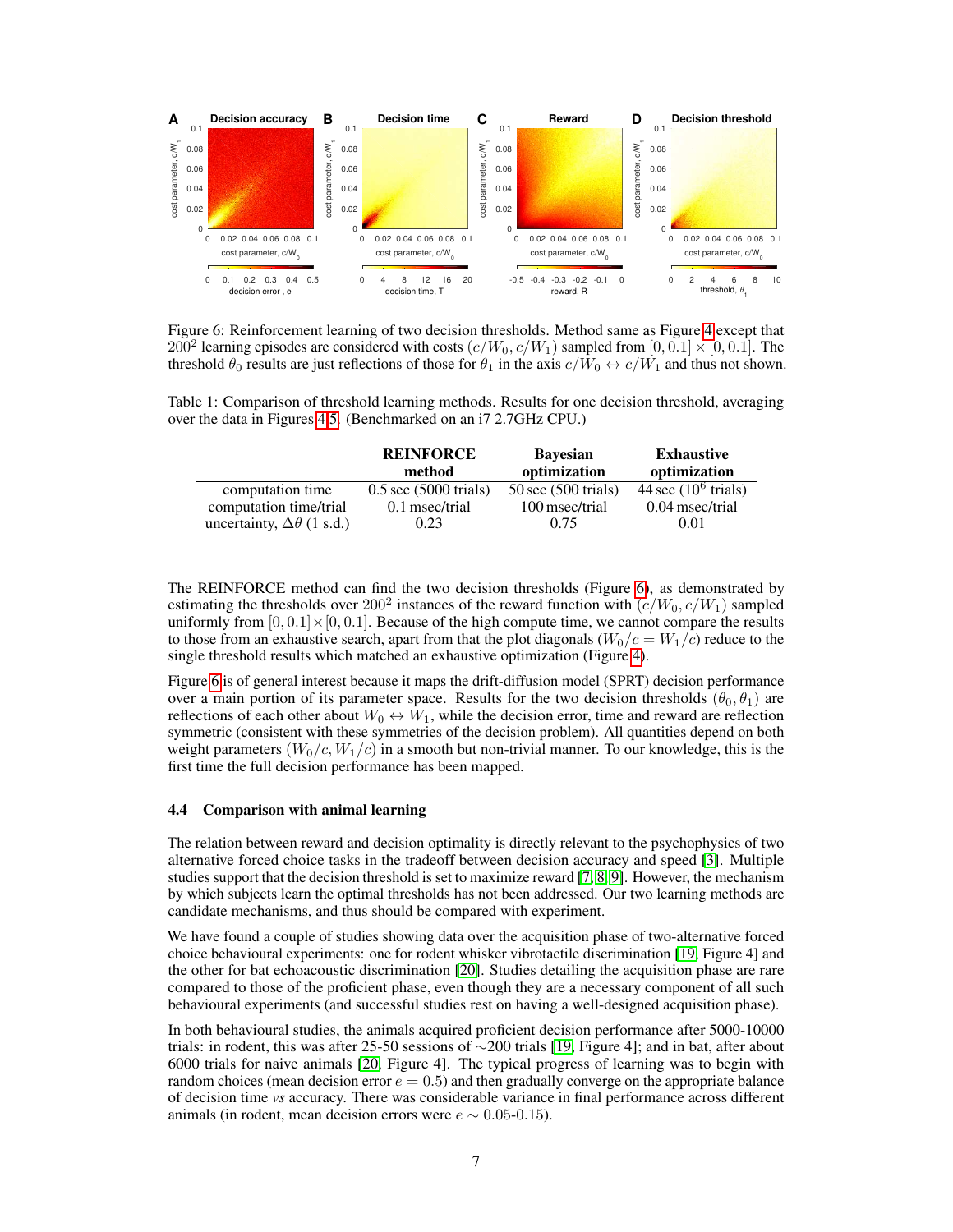That acquisition takes 5000 or more trials is consistent with the REINFORCE learning rule (Figure 2), and not with Bayesian optimization (Figure 3). Moreover, the shape of the acquisition curve for the REINFORCE method resembles that of the animal learning, in also having a good fit to a cumulative Weibull function over a similar number of trials (red line, Figure 2). That being said, the animals begin making random choices and gradually improve in accuracy with longer decision times, whereas both artificial learning methods (Figures 2,3) begin with accurate choices and then decrease in accuracy and decision time. Taken together, this evidence supports that the REINFORCE learning rule is a plausible model of animal learning, although further theoretical and experimental study is required.

## 5 Discussion

We examined how to learn decision thresholds in the drift-diffusion model of perceptual decision making. A key step was to use *single trial* rewards derived from Wald's trial-averaged cost function for the equivalent sequential probability ratio test, which took the simple form of a linear weighting of penalties due to time and type I/II errors. These highly stochastic rewards are challenging to optimize, which we addressed with two distinct methods to learn the decision thresholds.

The first approach for learning the thresholds was based on a method for training neural networks known as Williams' REINFORCE rule [11]. In modern terminology, this can be viewed as a policy gradient method [16, 17] and here we proposed an appropriate policy for optimal decision making. The second method was a modern Bayesian optimization method that samples and builds a probabilistic model of the reward function to guide further sampling [12, 13, 14]. Both learning methods converged to nearby the optimum decision thresholds, as validated against an exhaustive optimization (over 10<sup>6</sup> trials). The Bayesian optimization method converged much faster ( $\sim$ 500 trials) than the REINFORCE method (∼5000 trials). However, Bayesian optimization is three-times as variable in the threshold estimates and 40-times slower in computation time. It appears that the faster convergence for Bayesian optimization leads to less averaging over the stochastic rewards, and hence greater variance than with the REINFORCE method.

We expect that both the REINFORCE and Bayesian optimization methods used here can be improved to compensate for some of their individual drawbacks. For example, the full REINFORCE learning rule has a third factor corresponding to the neural network input, which could represent a context signal to allow recall and generalization over past learnt thresholds; also, information on past trial performance is discarded by REINFORCE, which could be partially retained to improve learning. Bayesian optimization could be improved in computational speed by updating the Gaussian process with just the new samples after each decision, rather than refitting the entire Gaussian process; also, the variance of the threshold estimates may improve with other choices of acquisition function for sampling the rewards or other assumptions for the Gaussian process covariance function. In addition, the optimization methods may have broader applicability when the optimal decision thresholds vary with time [10], such as tasks with deadlines or when there are multiple (three or more) choices.

Several more factors support the REINFORCE method as a model of reward-driven learning during perceptual decision making. First, REINFORCE is based on a neural network and is thus better suited as a connectionist model of brain function. Second, the REINFORCE model results (Fig. 2) resemble acquisition data from behavioural experiments in rodent [19] and bat [20] (Sec. 4.4). Third, the site of reward learning would plausibly be the basal ganglia, and a similar 3-factor learning rule has already been used to model cortico-striatal plasticity [21]. In addition, multi-alternative (MSPRT) versions of the drift-diffusion model offer a model of action selection in the basal ganglia [22, 23], and so the present REINFORCE model of decision acquisition would extend naturally to encompass a combined model of reinforcement learning and optimal decision making in the brain.

## Acknowledgements

I thank Jack Crago, John Lloyd, Kirsty Aquilina, Kevin Gurney and Giovanni Pezzulo for discussions related to this research. The code used to generate the results and figures for this paper is at <http://lepora.com/publications.htm>